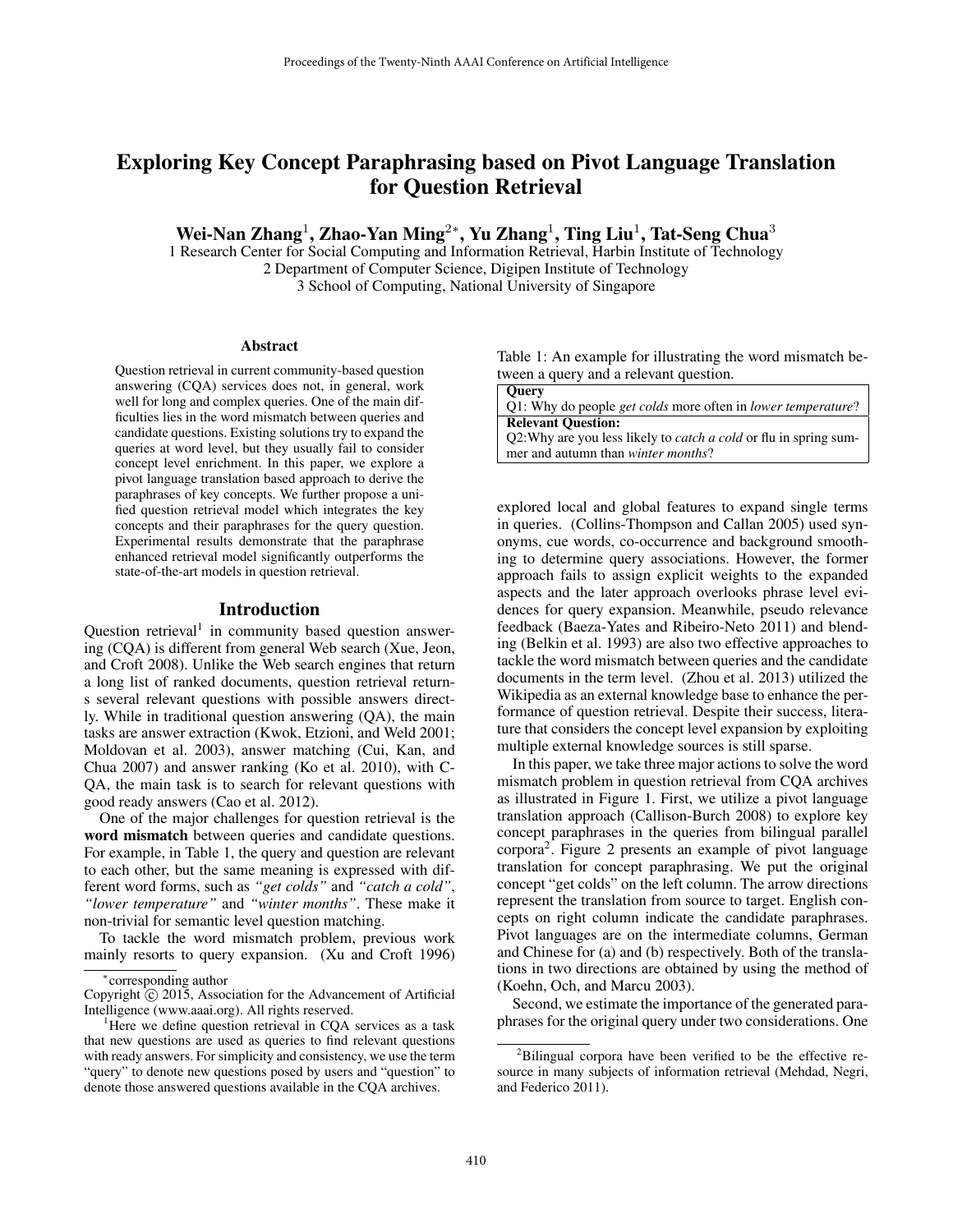

Figure 1: The framework of key concept paraphrase based question retrieval.

is based on the paraphrase generation probabilities obtained from a pivot language translation approach. The other is based on the statistical distribution of paraphrases in the Q&A repository, which reflects the importance of the given concept paraphrases over the whole data set.

Finally, we propose a novel probabilistic retrieval model which integrates the state-of-the-art probabilistic retrieval model, key concept model, and key concept paraphrase model. The contributions of this work are twofold:

- *•* To the best of our knowledge, this is the first attempt at using a pivot translation approach with multiple languages to explore concept level paraphrases as a semantic expansion of queries for question retrieval.
- *•* Second, towards question retrieval task, we propose a question retrieval model using key concepts and their paraphrases which can be seamlessly integrated with the state-of-the-art question retrieval frameworks.

# Key Concept Paraphrase based Question Retrieval

In this section, we will detail the proposed scheme that uses the key concept paraphrase as the expansions of queries for question retrieval. We will present the framework of the scheme, which consists of three components as shown in Figure 1. It can be decomposed into the following parts.

# Key Concept Detection

According to (Bentivogli and Pianta 2003), single words, idioms, restricted collocations or free combination of words can be used to express concepts. Prevalent work (Bendersky and Croft 2008; Bendersky, Metzler, and Croft 2010) used the noun phrases as concepts in verbose queries for web search. Noun phrases have been verified to be reliable in the key concept detection in information retrieval (Bendersky and Croft 2008; Xu and Croft 1996) and natural language processing (Hulth 2003). Moreover, as verb phrases that usually represent events or relations between entities, are important information carriers, we also consider verb phrases as concepts.

In this study, we implement and extend the state-of-theart key concept detection approach (Bendersky, Metzler, and



Figure 2: An example of pivot language translation approach to explore concept paraphrases.

Croft 2010). Our proposed features include statistical, syntactic and semantic linking information. The summary of these features are presented in Table 2.

Inspired by (Bendersky and Croft 2008), we assume that each concept  $c_i$  can be classified into one of the mutually exclusive classes: KC (key concept class) or NKC (nonkey concept class). Meanwhile, we directly estimate the  $p(c_i|q) = \frac{p_k(c_i)}{\sum_{c_i \in q} p_k(c_i)}$ . Here, given the manually ranked concepts as the training set, we aim to learn a pair-wise ranking function of the form  $p_k : X \to \mathbb{R}$ , such that  $p_k(c_i) > p_k(c_j)$  indicates that concept  $c_i$  has a higher probability than concept  $c_j$  of belonging to class KC. Meanwhile, we also notice that the named entities are usually stable in form. <sup>3</sup>

### Pivot Language Translation Approach to Key Concept Paraphrasing

To overcome the surface word mismatching between semantic similar questions, we propose to use a pivot language to bridge the semantic gap. Basically, the pivot language translation approach translates a concept in the target language into an auxiliary (or pivot) language, such that the concepts in the auxiliary language carry the meaning of the target concept, but strip off the original word form. It then translates the concepts in the auxiliary language back into the target language. In this way, the target concept is expanded into other forms in its own language, with the aid of another language. The pivot language translation approach is formally proposed and extended by (Callison-Burch 2008). In the following, we will describe our approach of using pivot language translation to expand the key concepts for question retrieval.

Candidate Paraphrases Generation Given concept *c<sup>i</sup>* in one language, English for example, we aim to find a plurality of English concepts  $\mathbb{c}_i$  with the probability  $p(\mathbb{c}_i | c_i) > \tau$ , where  $\tau$  is a threshold for initially filtering out those candidate paraphrases with low quality. The probability that  $\mathbb{c}_i$  is the paraphrase of  $c_i$  is implemented as a conditional probability  $p(\mathfrak{C}_i | c_i)$ , in terms of the translation probability  $p(f|c_i)$ that English concept  $c_i$  translates as a particular concept  $f$ 

 $3$ The named entities and the concepts are recognized by using the Stanford core-nlp toolkit (http://nlp.stanford.edu/software/corenlp.shtml) and the openNLP (http://opennlp.apache.org/) toolkit.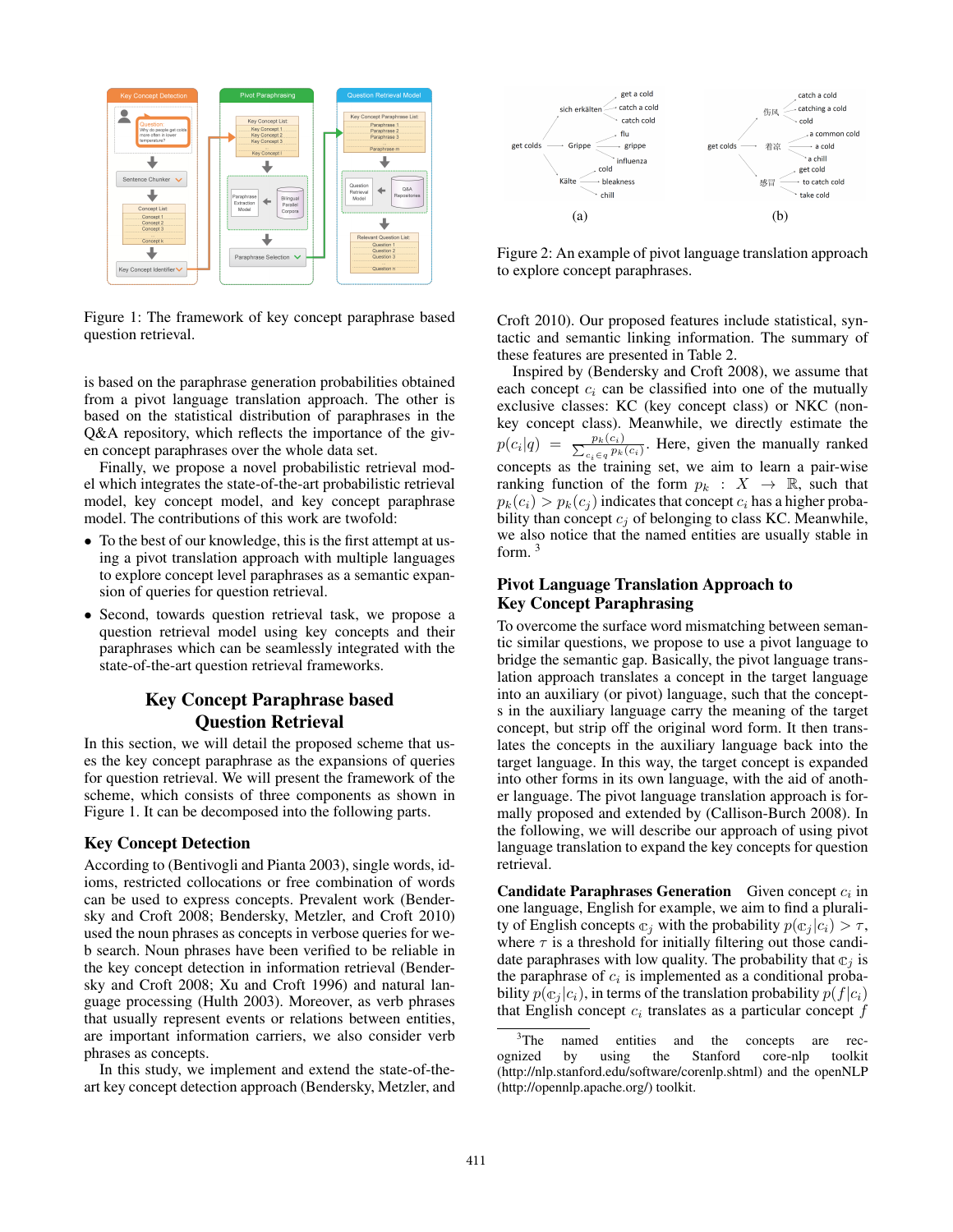Table 2: A summary of features used in the key concept detection task. Feature Name | Feature Description  $df(c_i)$  Concept document frequency in the corpus.<br> *ngram*  $tf(c_i)$  Concept term frequency counted from Goog *ngram*  $tf(c_i)$  Concept term frequency counted from Google n-grams data (Brants and Franz 2006).<br>dep\_subj( $c_i$ ) Whether one of the words in the concept has the syntactic role of *nsubj*. *dep\_subj*( $c_i$ ) Whether one of the words in the concept has the syntactic role of *nsubj*.<br>Whether one of the words in the concept has the syntactic role of *dobj*. Whether one of the words in the concept has the syntactic role of  $dobj$ .  $ne(c_i)$  Whether part of the concept or the concept itself is a named entity.  $wiki\text{ }link(c_i)$  The proportion of the concept occurring as anchor texts in the Wikipedia articles (Odijk, Meij, and de Rijke).

in the pivot language, and  $p(c_i|f)$  that the pivot language concept *f* translates as the candidate concept paraphrase  $\mathbb{c}_i$ .

Meanwhile, we also adopt three strategies which are proposed by (Callison-Burch 2008), to improve the performance of the accuracy of paraphrase generation. They are language model for paraphrase re-ranking, multiple parallel corpora and syntactic constraint. We then obtain the paraphrase probability as follows:

$$
p(\mathbf{c}_j|c_i) = p(\mathbf{c}_j|c_i, s(c_i)) \approx \sum_{l \in L} \frac{\sum_f p(f|c_i, s(c_i)) p(\mathbf{c}_j|f, s(c_i))}{|L|}
$$
\n(1)

where  $p(f|c_i, s(c_i)) = \frac{\text{count}(f,c_i,s(c_i))}{\sum_f \text{count}(f,c_i,s(c_i))}, L$  and  $s(c_i)$ represent the set of multiple languages and the syntactic role of  $c_i$  respectively. count( $f, c_i, s(c_i)$ ) equals to the cooccurrence times of *f* and *c<sup>i</sup>* with the same syntactic constraint.  $p(c_j | f, s(c_i))$  can be estimated in a similar way.

Paraphrase Selection To select the generated paraphrases for the question retrieval model, we introduce two schemes for allocating the weights for each candidate paraphrase  $\mathbb{c}_i$ of concept *ci*, by considering their generating probabilities and the statistical distributions in the whole corpora.

#### *Paraphrase probability based weighting scheme*

As not all the generated paraphrases are considered to be integrated into the retrieval model, we need to normalize the paraphrase generation probabilities to help distinguish the important paraphrases by using the following equation:

$$
w_{pp}(\mathbf{c}_j) = 1 - \frac{\log p(\mathbf{c}_j | c_i)}{\sum_{\mathbf{c}_j} \log p(\mathbf{c}_j | c_i)}\tag{2}
$$

where  $p(c_i|c_i)$  is computed by Equation (1).

In this weighting scheme, we obtain the final weights of the paraphrases as  $w_{pp}(\mathfrak{C}_j)$ . Here, we assume the higher the paraphrase probability, the more important the paraphrase is. As the value of  $\log p(\mathfrak{C}_i | c_i)$  is negative, the normalization item is in inverse ratio of the paraphrase weight.

#### *Statistical distribution based weighting scheme*

The statistical distributions of candidate paraphrase  $\mathbb{C}_i$ reflects the importance of candidate paraphrases in the whole Q&A repository. Here, we introduce the *entropy* of the candidate paraphrase  $\mathbb{c}_j$  to represent its weight, as *entropy* is defined to describe the importance of particular sample in the whole data set. Hence, the weights of  $\mathfrak{c}_i$  can also be formulated as follows.

$$
w_{sd}(\mathbf{c}_j) = \frac{p(\mathbf{c}_j) \log p(\mathbf{c}_j)}{\sum_{\mathbf{c}_j} p(\mathbf{c}_j) \log p(\mathbf{c}_j)}
$$
(3)

Here, we use the maximum likelihood estimation  $p(x_j) = \frac{df(c_j)}{\sum_{c_j} df(c_j)}$  (*df*( $c_j$ ) represents the document frequency of  $\mathfrak{C}_j$ .) by counting how often the candidate paraphrase  $\mathbb{c}_i$  occurred in the whole data set.

Finally, we use a linear integration to combine the proposed weighting scheme *wpp* and *wsd* as follow:

$$
\hat{p}(\mathbf{c}_j|\mathbf{c}_i) = \frac{\delta w_{pp}(\mathbf{c}_j) + (1-\delta)w_{sd}(\mathbf{c}_j)}{\sum_{\mathbf{c}_j} (\delta w_{pp}(\mathbf{c}_j) + (1-\delta)w_{sd}(\mathbf{c}_j))}
$$
(4)

where  $\delta$ , which is a free parameter in [0, 1] to balance the two weighting schemes.

### Key Concept Paraphrasing based Question Retrieval Model

In this section, we will derive the novel question retrieval model that integrates the key concept and paraphrase model from a general key concept model step by step.

Key Concept based Retrieval Model We start by ranking a question  $q^*$  in response to a query  $q$  by estimating the ranking score of  $q^*$  as in standard language model (Ponte and Croft 1998). Then inspired by (Bendersky and Croft 2008), we obtain the key concept model for question retrieval as:

$$
rankScore(q^*) = \sum_{i} p(q|q^*, c_i) p(c_i|q^*)
$$
 (5)

To estimate the joint conditional probability, we use a linear interpolation of the individual probabilities following (Bendersky and Croft 2008; Wei and Croft 2006).

$$
rankScore(q^*) = \lambda' p(q|q^*) + (1 - \lambda') \sum_{i} p(q|c_i) p(c_i|q^*)
$$
 (6)

We assume a uniform distribution for  $p(q)$  and  $p(c_i)$ , then  $\frac{p(q)}{p(c_i)}$  equals to a constant *C*. By using a normalized parameter  $\lambda = \frac{\lambda'}{\lambda' + (1 - \lambda')C}$  ( $\lambda \in [0, 1]$ ), we obtain the ranking function as:

*rankScore*(*q*⇤) / *p*(*q|q*⇤) + (1 ) X *i p*(*ci|q*)*p*(*ci|q*⇤) (7)

Concept Paraphrase based Retrieval Model For the concept  $c_i$  in query q, we use  $c_j$  to represent the corresponding paraphrase of  $c_i$  in the candidate question  $q^*$ . First, we want to explore the paraphrases potentially generated the actual concepts in query  $q$ . And then we get Equation  $(8)$ .

$$
rankScore(q^*) \propto \lambda p(q|q^*)
$$
\n
$$
+(1-\lambda) \sum_{i} \sum_{j} p(c_i|q) p(c_i|q^*, \mathbf{C}_j) p(\mathbf{C}_j|q^*)
$$
\n(8)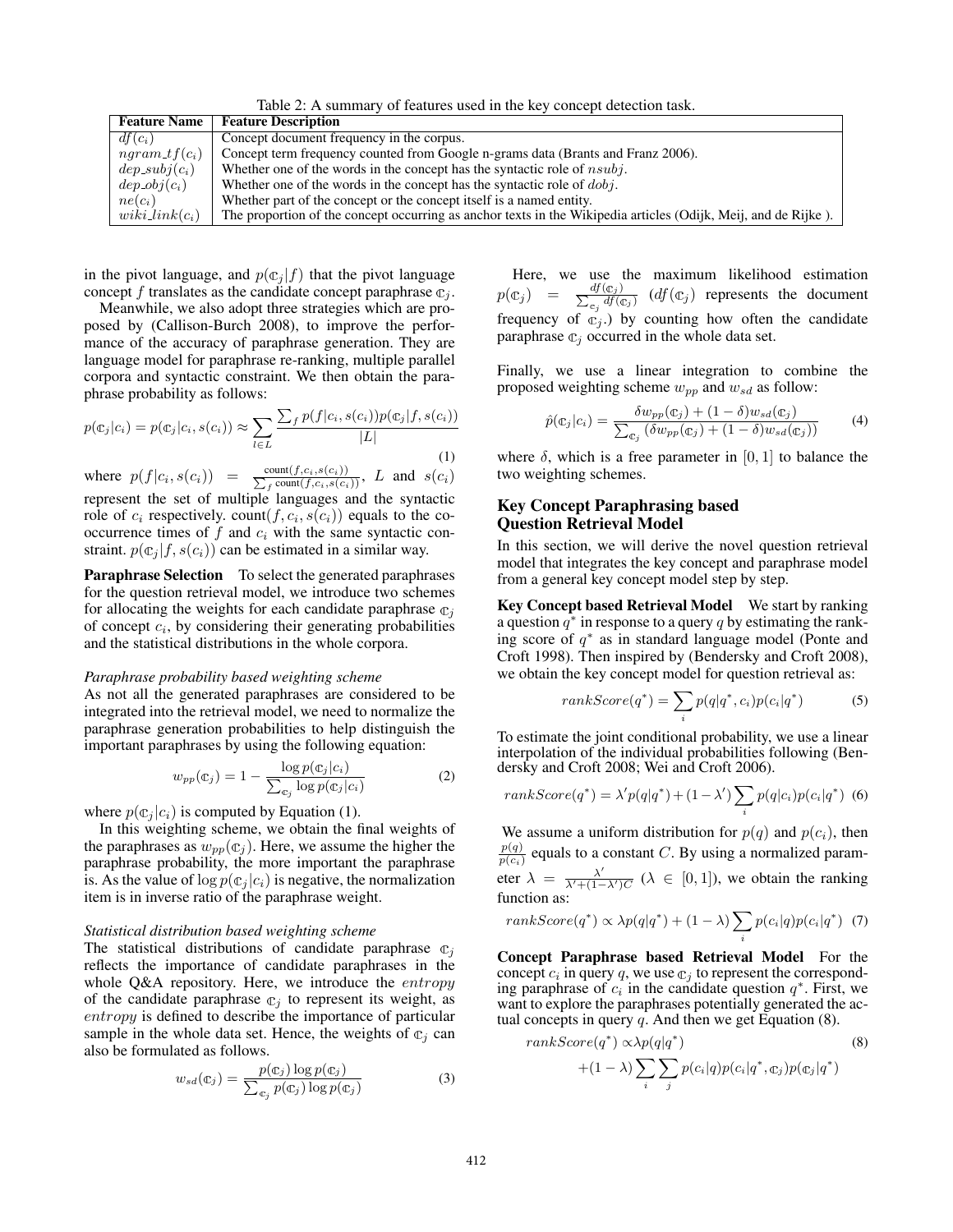Here, we use an interpolation of  $p(c_i|q^*)$  and  $p(c_i|c_i)$ to estimate  $\sum_{j} p(c_i|q^*, \mathbf{c}_j) p(\mathbf{c}_j|q^*)$  as  $\theta p(c_i|q^*) + (1 - \mathbf{c}_j) p(c_i|q^*)$  $\theta$ )  $\sum_{j} p(c_i | \mathfrak{C}_j) p(\mathfrak{C}_j | q^*).$ 

For implementation, we may only consider the explicit concepts and their corresponding paraphrases, i.e., the concepts and the paraphrases that appear in the actual query *q* and candidate question  $q^*$  respectively. We then obtain the new question retrieval model which integrates the key concept model and paraphrase model as in Equation (9).

$$
rankScore(q^*) \propto \alpha p(q|q^*) + \beta \sum_{c_i \in q} p(c_i|q)p(c_i|q^*)
$$

$$
+ \gamma \sum_{c_i \in q} p(c_i|q) \sum_{\mathfrak{C}_j \in q^*} p(\mathfrak{C}_j|c_i)p(\mathfrak{C}_j|q^*) \quad (9)
$$

where  $\alpha = \frac{\lambda}{Z}, \beta = \frac{(1-\lambda)\theta}{Z}, \gamma = \frac{(1-\lambda)(1-\theta)C'}{Z}$ .  $Z =$  $\lambda + (1 - \lambda)\theta + (1 - \lambda)(1 - \theta)C'$ ,  $\alpha$ ,  $\beta$  and  $\gamma$  are three free parameters in [0*,* 1] to balance the three parts of the model and  $\alpha + \beta + \gamma = 1$ .  $p(c_i|q)$  and  $p(c_j|c_i)$  can be estimated by the maximum likelihood estimation and Equation (4) respectively.  $p(c_i|q^*)$  and  $p(c_i|q^*)$  can be estimated by the maximum likelihood. We assume a uniform distribution for  $p(\mathbb{c}_j)$  and  $p(c_i)$ , and thus  $\frac{p(c_i)}{p(\mathbb{c}_j)}$  equals to a constant *C'*. It is worth noticing that the former model  $p(q|q^*)$  can be implemented in any one of the existing probabilistic ranking models. In this paper, we choose the state-of-the-art question retrieval model, namely, translation based language model (TLM) which is proposed by Xue et al., (2008) (Xue, Jeon, and Croft 2008).

#### Experiment Results

#### Evaluation on Key Concept Detection

For key concept detection, we randomly selected 1,000 questions from the 1 million plus question data. They had no overlapping concepts with the searching queries. After question chunking, we obtained a total of 3,685 concepts. For a given concept, two annotators manually labeled it as KC or NKC. When conflicts occurred, another annotator was involved to make the final decision.

For comparison, we implemented the state-of-the-art key concept detection approach (Bendersky, Metzler, and Croft 2010) as our baseline. Precision at position one (*p*@1) and mean reciprocal rank (MRR) are adopted as our evaluation metrics. And the MRR calculated on the returned top 5 concepts. We use 5-fold cross validation on the 3,685 concepts of the 1,000 questions for the key concept detection experiment. Table 3 shows the experiment results of key concept detection. From Table 2, we can see that the baseline can

Table 3: Experimental results on key concept detection. *F* denotes the use of our proposed features.  $*$  indicates the statistical significance over the baseline (within 0.95 confidence interval using the *t*-test)

|     |       | Bendersky et al. 2010   Bendersky et al. 2010 $(\mathscr{F})$ |
|-----|-------|---------------------------------------------------------------|
| MRR | 82.14 | $84.57*$                                                      |
| n@1 | 68.57 | $71.42*$                                                      |

Table 4: Experiment results of key concept paraphrase generation on the percentage of correct meaning.  $\star$  indicates the statistical significance over the baseline (within 0.95 confidence interval using the *t*-test)

|                  | MonolingTrans | <b>BilingPivot</b> |
|------------------|---------------|--------------------|
| Average Accuracy | 55.47\%       | $59.29\%$ *        |

be enhanced by the features proposed in our approach. The reason is that we not only capture the statistical information, such as the document frequency and Google *n*-*gram*, but also obtain the advantages of linguistic analysis, such as dependency parsing and named entity recognition, and external knowledge base, such as Wikipedia. We notice that the performance of the baseline in this paper is lower than that in the original paper. This is due to the difference of data set.

#### Evaluation on Paraphrase Generation

Paraphrase Generation Results For paraphrase generation, we used the Europarl (Koehn 2005) which contains ten parallel corpora between English and (each of) Danish, Dutch, Finnish, French, German, Greek, Italian, Portuguese, Spanish, and Swedish. With approximate 30 million words per language, we obtained a total of 315 million English words. We used Giza++ (Och and Ney 2003) to create automatic word alignments. A trigram language model was trained on the English sentences using the SRI language modeling toolkit (Stolcke 2002).

As the bilingual parallel corpora are used for paraphrase generation in our proposed approach, we call it "BilingPivot" for short. Meanwhile, paraphrase generation can also be done from monolingual parallel corpora by using monolingual translation model (Quirk, Brockett, and Dolan 2004; Ibrahim, Katz, and Lin 2003; Dolan, Quirk, and Brockett 2004; Marton, Callison-Burch, and Resnik 2009). For comparison, we implemented the method of paraphrase generation from monolingual parallel corpora in (Marton, Callison-Burch, and Resnik 2009), which is the state-of-the-art model, and use it as our baseline. We call it "MonolingTrans" for short. For training, we used the similar question pairs in (Bernhard and Gurevych 2009) and Microsoft parallel corpus in (Quirk, Brockett, and Dolan 2004; Dolan, Quirk, and Brockett 2004) as the monolingual parallel corpora.

For evaluation, we invited two native English speakers to provide their judgments on whether the generated concepts have the same meaning as the original concepts. As the experimental results were evaluated by two annotators, 20% of their annotated data are overlapped data for computing the annotation agreements. For the paraphrase generation task, the Cohen's *kappa* (Cohen and others 1960) coefficient equals to 0.617, which is interpreted as "good" agreement.

The experimental results are presented in Table 4 with the evaluation of *average accuracy*. From Table 4, we can see that BilingPivot outperforms MonolingTrans on the correct meaning. It is because monolingual method uses the translation model to capture the similarity between each term pair in monolingual parallel sentences. In this case, the similari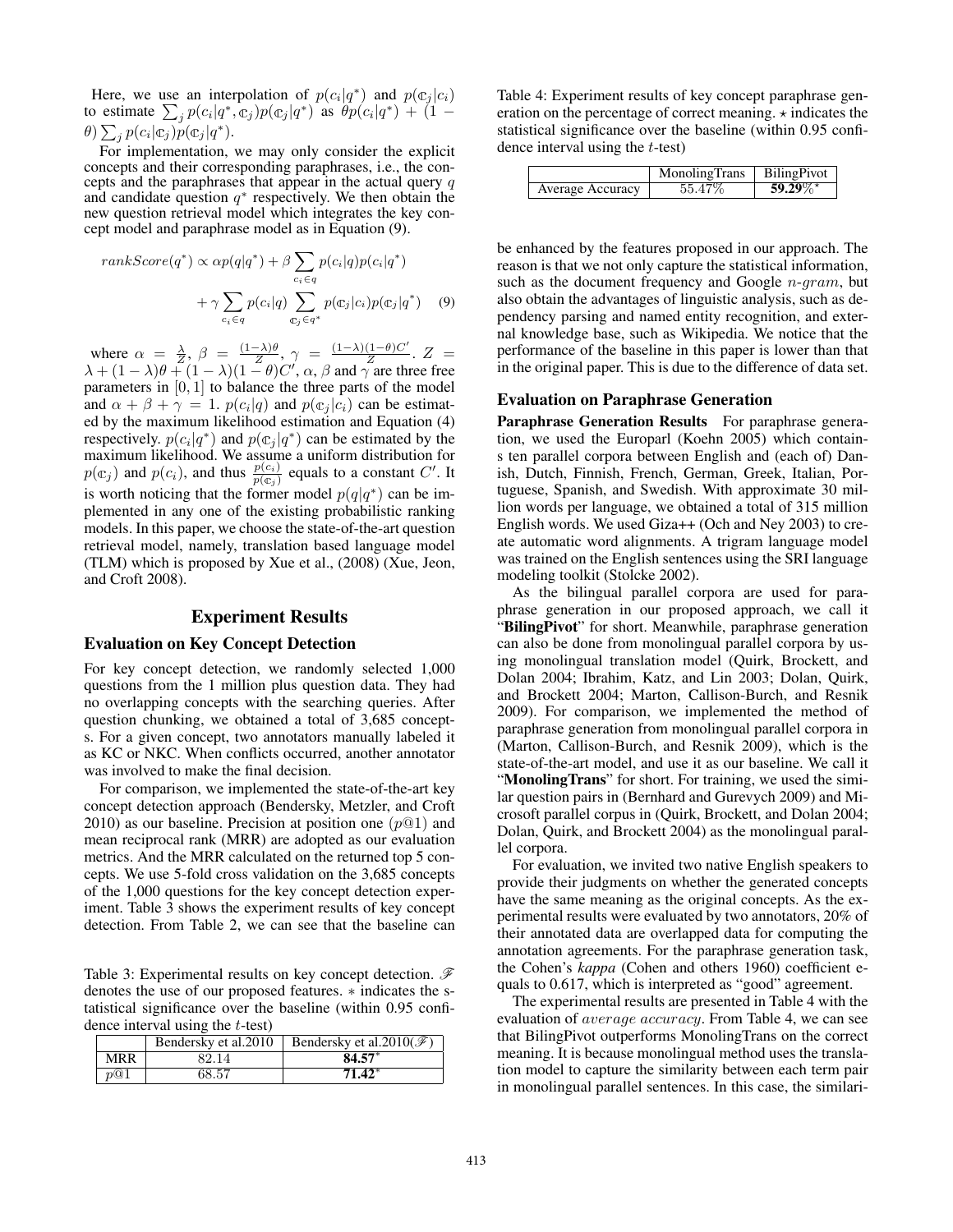ty is calculated by the statistical co-occurrence between two terms in the same language. Hence, it may cause error in paraphrase generation as the most co-occurrent phrases are not always paraphrases.

Pivot Languages Analysis To study the performances of different pivot languages on generating paraphrases, we remove one language at a time and use the remaining 9 pivot languages for paraphrase generation. Table 5 shows the experimental results of pivot language analysis. We randomly select 110 concepts paraphrases for analysis.

From Table 5, we observe that German language contributes the most and Danish the least in terms of the accuracy of paraphrase generation. The statistics on our Q&A repository show that NP (Noun Phrase) is the majority type of concept (44.02%). Hence, we further check the part-ofspeech (*pos*) distributions on the generated paraphrases for each language resource. Table 6 shows the *pos* distributions of the generated paraphrases on percentage.

From Table 6, we found that German and Danish corpora contain the most and least percentage of NPs for generating noun phrase (NP) respectively. It suggests that the pivot languages which are suitable for NP paraphrasing are more likely to perform better on generating accurate paraphrases than other pivot languages. Hence, it may explain the reason of the accuracy changes by removing of the German and Danish corpora respectively.

Second, according to the analysis of the Europarl corpora on machine translation (Koehn 2005), the author had revealed that an apparent reason for the differences of the translations between two languages is the variance of morphological richness. Noun phrases in German are marked with cases, which manifests themselves as different word endings at nouns, determiners etc. Hence, The richness of German may explain the highest contributions of it on the paraphrasing performance by using it as the pivot language.

Moreover, when Danish language is removed, we obtain the smallest number of generated paraphrases. Although each of the language resource is about the same scale in terms of sentence number, the sparsity of the vocabularies on each pivot approach are different, which may lead to the different performance on paraphrasing. According to the statistics by (Koehn 2005), the Finnish vocabulary is about five times as big as English, due to the morphology. Checking the number of unique words on each language resource. We find that the Danish and Swedish corpora have the largest and smallest numbers of unique words respectively. Hence, we can deduce that the differences on the quantities of generating paraphrases may be cause by the different scales of vocabularies of each corpus.

### Question Retrieval Results

Question Retrieval Data Set We collected a total number of 1*,* 123*,* 034 questions as the retrieval corpus, which covers a range of popular topics, including health, internet, etc. For question retrieval experiment, we randomly selected 140 questions as searching queries and 28 as development set to tune all the involved parameters. Table 7 details the statistics of our data set.

Table 7: Statistics of question retrieval data set.

| # of queries             | 140       |
|--------------------------|-----------|
| # of total questions     | 1,123,034 |
| # of relevant questions  | 1028      |
| # of development queries | 28.       |

To obtain the relevance ground truth of each question query, we pooled the top 20 results from various methods, namely, the vector space model, okapi BM25 model, language model and our proposed methods. We then asked two annotators, who were not involved in the design of the proposed methods, to independently annotate whether the candidate question is relevant with the query or not. When conflicts occurred, another annotator was involved to make the final decision.

State-of-the-Art Methods To verify the effectiveness of our proposed key concept paraphrase based question retrieval model, we comparatively evaluate the following question retrieval models.

- **TLM**: The translation based language model proposed by (Xue, Jeon, and Croft 2008) is involved as a baseline.
- *•* STM: We run the syntactic tree matching model (Wang, Ming, and Chua 2009) as a baseline. It is a structure based approach, which uses the tree kernel function to measure the similarity between query and candidate question.
- *•* REL: We choose the pseudo relevance feedback (PRF) on language model (Cao et al. 2008) as a baseline.
- WKM: We implement the world knowledge (WK) based question retrieval model Zhou et al. (Zhou et al. 2013) as another state-of-the-art model. The world knowledge can be seen as an external source for query expansion.
- *•* KCM: We present the key concept based retrieval model proposed by (Bendersky, Metzler, and Croft 2010) as a baseline.
- *• Mono*KCM: We employ the *Mono*KCM as a baseline. It utilizes the phrase based statistical machine translation model to obtain the translation probabilities.
- *• Para*KCM: Our proposed pivot language translation based key concept paraphrase model.

Question Retrieval Results For evaluation, we use precision at position 1 ( $p@1$ ) and 10 ( $p@10$ ) and mean average precision (MAP) (Baeza-Yates and Ribeiro-Neto 2011). The experimental results are presented in Table 8.

Table 8 shows that first, KCM model outperforms TLM model in the question retrieval, which reveals that the key concept based query refinement scheme is more effective in question retrieval task. The reason is that TLM model employs IBM translation model 1 to capture the word translation probabilities. However, questions in CQA repositories are usually verbose and some of the words are noise for question matching. Hence, the quality of word alignment is poorer. Moreover, it will influence the translation accuracy.

Second, STM model captures the structure similarities between queries and questions. It can improve the performance of string matching in question retrieval. However the semantic similarity in STM is measured by WordNet and a rule-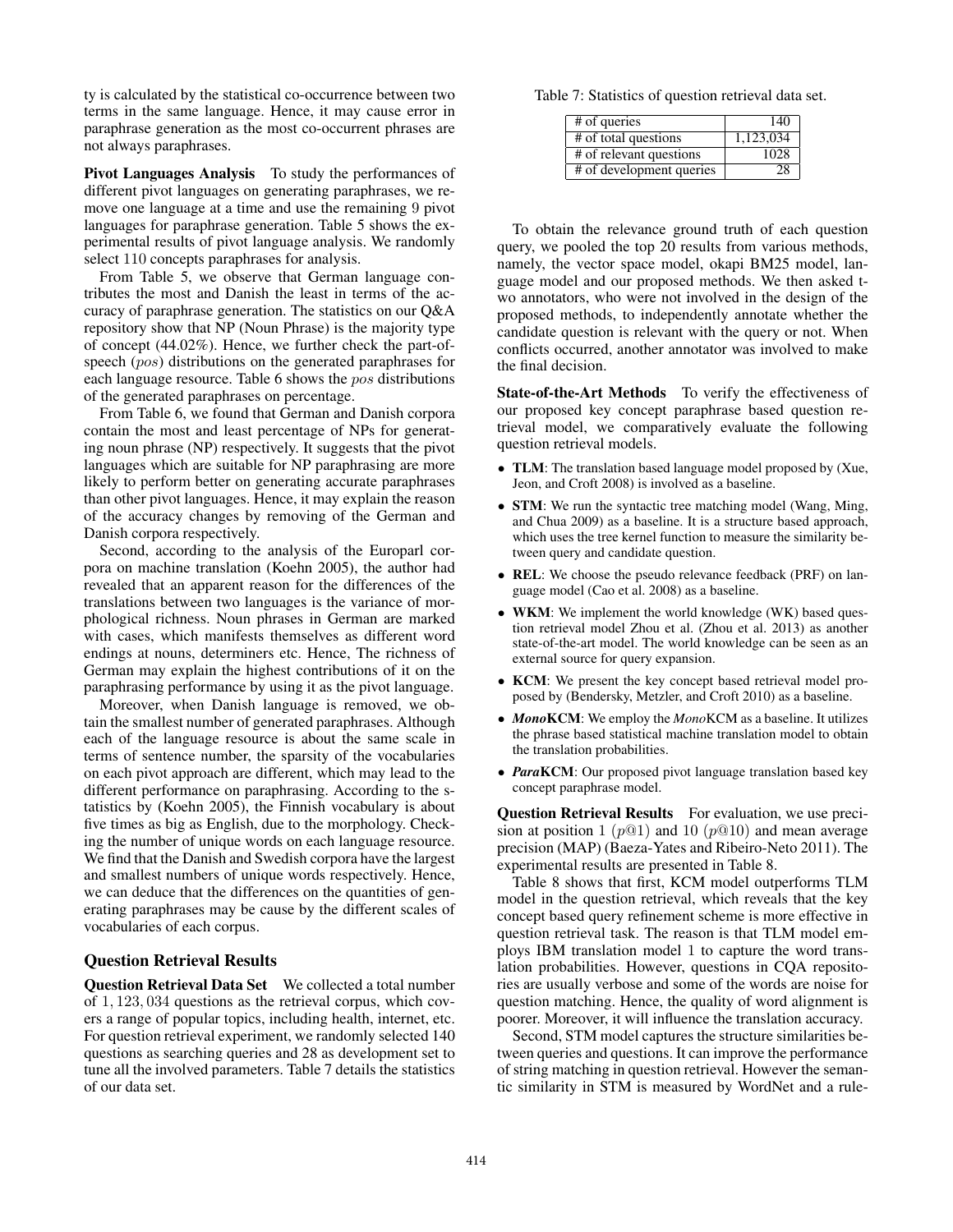Table 5: Pivot language analysis. %chg of accuracy represents the changes of accuracy on both correct meaning and grammar when a single pivot language is removed. Negative value for a pivot language indicates that the accuracy has decreased after the pivot language is removed.

|                   | Danish   | German   | Greek    | Spanish    | Finnish  |
|-------------------|----------|----------|----------|------------|----------|
| % accuracy change | $-11.57$ | $-33.02$ | $-22.88$ | $-18.91$   | $-18.71$ |
| # of paraphrases  | 1.928    | 2.027    | 3.074    | 4.019      | 5.109    |
|                   |          |          |          |            |          |
|                   | French   | Italian  | Dutch    | Portuguese | Swedish  |
| % accuracy change | $-17.05$ | $-20.18$ | $-21.11$ | $-20.5$    | $-20.31$ |

Table 6: The *pos* distributions of paraphrases on each pivot language. The values represent the percentages of *pos* of the generated paraphrases when only used a single pivot language for paraphrasing. Here, "ADJP", "JJ", "NP", "PP" and "VP" represent adjective phrase, adjective word, noun phrase, preposition phrase and verb phrase respectively.

|             | Danish | German | Greek | Spanish | Finnish | French   | Italian  | Dutch | Portuguese | Swedish |
|-------------|--------|--------|-------|---------|---------|----------|----------|-------|------------|---------|
| <b>ADJP</b> | 6.80   | 4.94   | 5.75  | 3.14    | 3.07    | 3.31     | 3.09     | 2.99  | 3.71       | 3.50    |
| IJ          | 4.08   | 6.17   | 3.45  | 2.35    | 1.84    | $1.65\,$ | $1.55\,$ | l.49  | 1.39       | 1.31    |
| NP          | 41.50  | 48.15  | 44.25 | 47.06   | 42.94   | 42.70    | 43.56    | 44.03 | 42.92      | 43.11   |
| PP          | 8.16   | 8.64   | 9.20  | 10.59   | 9.82    | 10.19    | 10.82    | 10.70 | 11.37      | 11.38   |
| VP          | 37.41  | 32.10  | 35.63 | 34.12   | 39.26   | 37.47    | 29.90    | 35.32 | 33.87      | 34.14   |
| Others      | 2.04   | 0.00   | .72   | 2.75    | 3.07    | 4.68     | 5.93     | 5.47  | 6.73       | 6.56    |

Table 8: Experimental results among different question retrieval models. The *†* and *‡* indicate that the results of *Para*KCM and *Mono*KCM are statistical significant over all baselines and the TLM, STM, REL, WKM and KCM models (within 0*.*95 confidence interval using the *t*-test) respectively. % changes denote the improved performance in percentage. The results of our approach are in bold.

| Models         | p@1                   | p@10                | <b>MAP</b>          |
|----------------|-----------------------|---------------------|---------------------|
| TI M           | 0.1928                | 0.1759              | 0.2889              |
| <b>STM</b>     | 0.2071                | 0.1864              | 0.2973              |
| REL            | 0.2143                | 0.2015              | 0.3124              |
| <b>WKM</b>     | 0.2071                | 0.1981              | 0.3203              |
| <b>KCM</b>     | 0.2143                | 0.2067              | 0.3237              |
| <b>MonoKCM</b> | $0.2214$ <sup>‡</sup> | $0.2179^{\ddagger}$ | $0.3554^{\ddagger}$ |
| <b>ParaKCM</b> | $0.2357^{\dagger}$    | $0.2280^{\dagger}$  | $0.3910^{\dagger}$  |

based approach, which has the limitation of data sparseness on UGC query expansion.

Third, WKM model generalizes the concepts in queries by exploiting their synonyms, hypernyms, associative concepts etc., through Wikipedia thesaurus. These synonyms and associative concepts can be seen as an expansion for query and perform better than traditional bag-of-word (BoW) models. However, the number of synonyms extracted by only using the Wikipedia concepts is quite sparse. Meanwhile, the associative concepts may introduce more relevant terms rather than similar terms.

Fourth, *Mono*KCM model outperforms the KCM model. It shows that the concept paraphrase resources can further improve the performance of concept based question retrieval model. It verifies that both query refinement and expansion are important to question retrieval. Meanwhile, we can see that *Mono*KCM model outperforms the TLM model by a

large margin. It shows that the phrase based translation model can better capture the similarities between query and candidate questions than the word level translation model.

Fifth, the results of *Para*KCM model indicate that question retrieval model can be benefited from concept based query refinement and concept paraphrase based query expansion. Moreover, our proposed *Para*KCM model outperforms *Mono*KCM model, which shows that paraphrases generated from bilingual parallel corpora can enhance the performance of retrieval model more than that from the monolingual parallel corpus. This may be caused by the difference between the above two approaches of the accuracy of paraphrase generation .

Sixth, the proposed *Para*KCM model outperforms the REL model. It illustrates that our proposed model is more effective than the REL model on query expansion for the question retrieval task. This is because the proposed approach capture not only the term importance, but also the concept importance. Hence, it can be seen as the adopting of the term context information, which can overcome the shortage of REL model. Moreover, as the questions are extremely short than the documents, the number of expansion terms obtained by REL model is very limited.

# Conclusion

In this paper, we proposed a pivot language translation approach to paraphrase key concept. Further, we expanded queries with the generated paraphrases for question retrieval. The experimental results showed that the key concept paraphrase based question retrieval model outperformed the state-of-the-art models in the question retrieval task. In the future, we plan to generate the concept paraphrases by considering to jointly estimate their probabilities on the multiple linguistic resources.